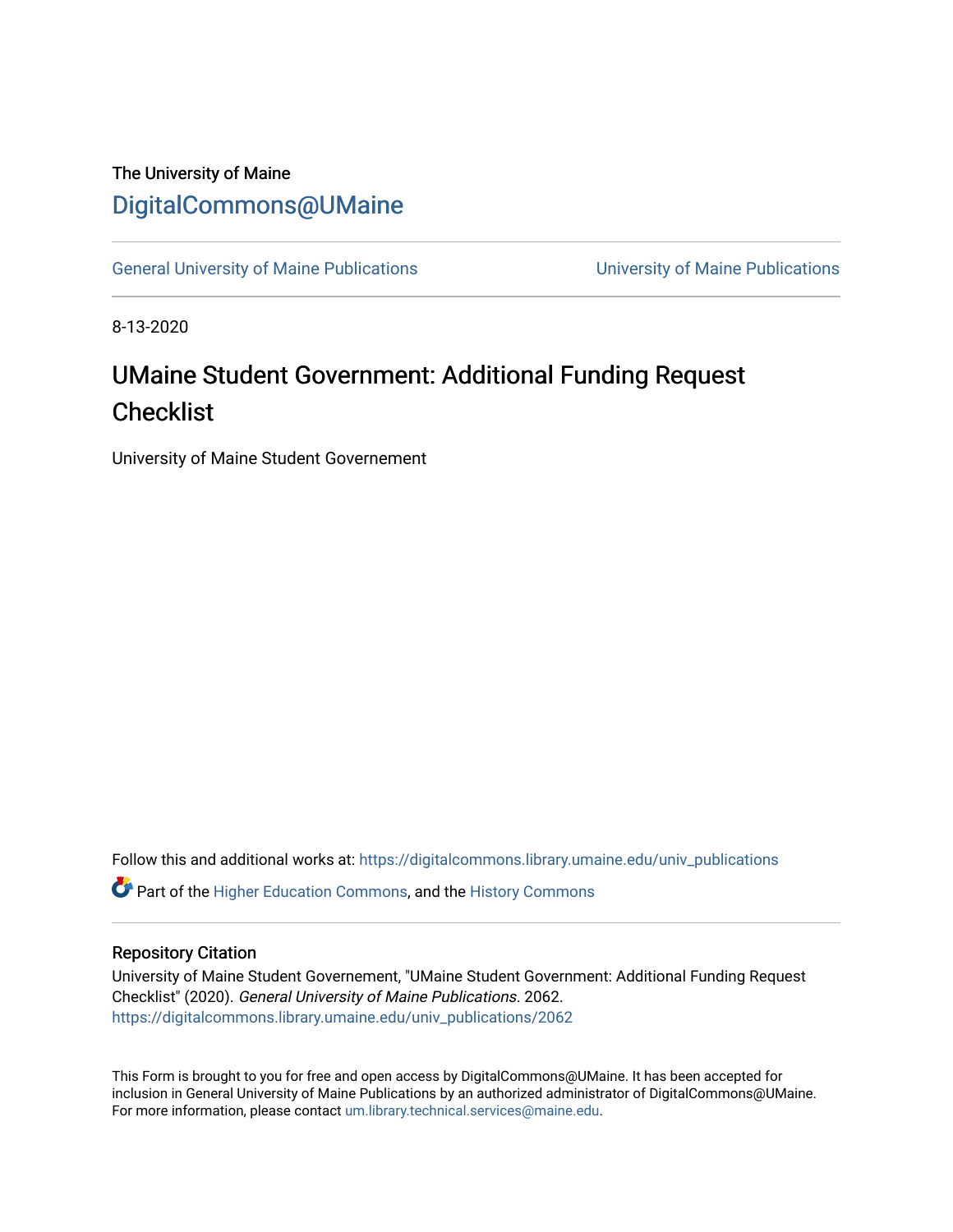# University of Maine Student Government, Inc.

# *Financial Affairs*

## Additional Funding Request Checklist

Thank you for showing interest in the University of Maine Student Government, Inc. Please read the form thoroughly to be sure all the steps are followed.

- 1. Fill out all the attachments to its **entirety**. These should include:
	- a. Additional Funding Request
	- b. Event Budget Proposal
	- c. List of Undergraduates
	- d. Media Request Form and Release of Liability
- 2. Please submit the packet to Student Government Financial Office after completion. Applications will only be considered for the next EBC/GSS agenda if they are received by **10am** Friday. EBC currently meets on Monday at 4:00pm in the offices located in the back of the Wade Center for Student Leadership. The undergraduate President or Treasurer or an alternate representative must attend EBC.
- 3. Organization must have final approval status with Student Government, Inc. to be eligible for funding request.
- 4. Please include a copy of any contracts, agreements, or registration forms associated with the funding request.
- 5. For any amount of additional funding that organizations receive from Student Government, Logo and Text Placement are required on all materials purchased or used to promote the organization event. Please read Financial Sponsorship Guidelines for more information.
- 6. Student Government does not reimburse for any items **before** additional funding requests are approved. After requests have been approved, all **original** receipts and contracts must be submitted within **15 days after** the event takes place. Exceptions must get prior approval by the VPFA or AVPFA.

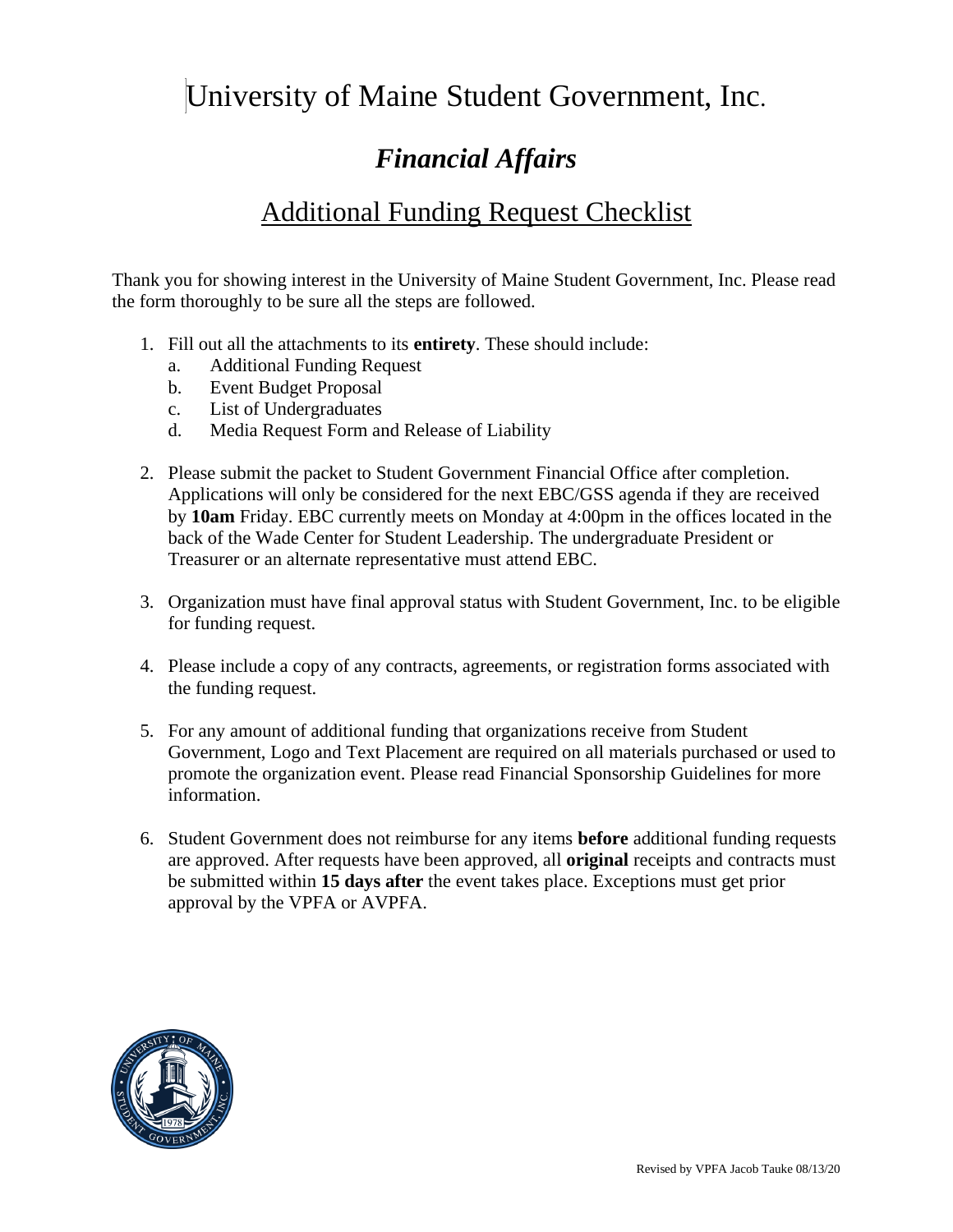# Additional Funding Request

|    | 1. Organization:                                                                                                                                                                                                                                                                                                   |
|----|--------------------------------------------------------------------------------------------------------------------------------------------------------------------------------------------------------------------------------------------------------------------------------------------------------------------|
|    | 2. Representative's Name:                                                                                                                                                                                                                                                                                          |
|    | Title: President<br>Treasurer Other (With Permission):                                                                                                                                                                                                                                                             |
|    | 3. Representative's Phone Number:                                                                                                                                                                                                                                                                                  |
|    | 4. Name of Activity Planned:                                                                                                                                                                                                                                                                                       |
|    | 5. Event Date and Time:                                                                                                                                                                                                                                                                                            |
|    |                                                                                                                                                                                                                                                                                                                    |
| 7. | Expected Attendance: Note and the set of the set of the set of the set of the set of the set of the set of the set of the set of the set of the set of the set of the set of the set of the set of the set of the set of the s                                                                                     |
| 8. |                                                                                                                                                                                                                                                                                                                    |
|    | 9. Plans to Publicize Event to Student Body:                                                                                                                                                                                                                                                                       |
|    | 10. Please Give a Description of the Proposed Activity:<br>,我们也不会有什么。""我们的人,我们也不会有什么?""我们的人,我们也不会有什么?""我们的人,我们也不会有什么?""我们的人,我们也不会有什么?""我们的人                                                                                                                                                                        |
|    | ,我们也不会有什么。""我们的人,我们也不会有什么?""我们的人,我们也不会有什么?""我们的人,我们也不会有什么?""我们的人,我们也不会有什么?""我们的人<br>11. Greek Wavier (If required): 1. Contact Contact Contact Contact Contact Contact Contact Contact Contact Contact Contact Contact Contact Contact Contact Contact Contact Contact Contact Contact Contact Contact Contact Con |
|    | 12. If using a rental vehicle, please provide a proof of insurance covers collision and third<br>party liability either from personal insurance or rental company                                                                                                                                                  |
|    | 13. Does the vehicle have insurance with limits of up to at least \$100,000 each person and                                                                                                                                                                                                                        |
|    | \$300,000 each accident for bodily injury and uninsured motorist liability? (If using<br>personal vehicle)                                                                                                                                                                                                         |
|    | Yes<br>N <sub>o</sub><br>П.                                                                                                                                                                                                                                                                                        |

14. **Signature: Submitted Date:**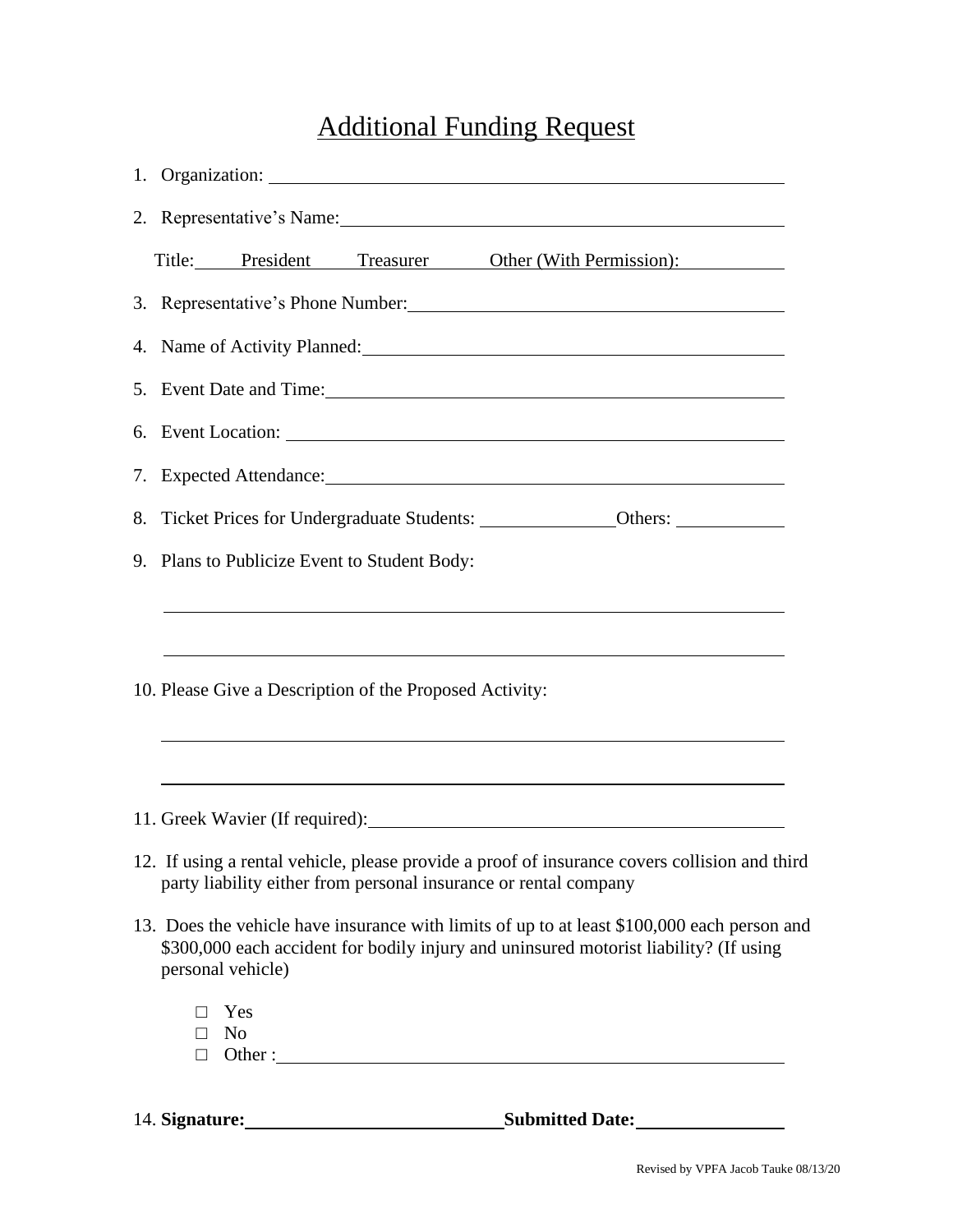### Event Budget Proposal

(Please use this form or attached substitute)

### **All Sources of Funding:**

Department, Fundraising, Member Dues, Organization Bank Account, etc.

| <b>Sources</b> | <b>Expected Amount</b> | <b>Final Amount</b> |
|----------------|------------------------|---------------------|
|                |                        |                     |
|                |                        |                     |
|                |                        | Ψ                   |
|                |                        |                     |
|                |                        | Φ                   |

(If more than 5 sources attach a separate page)

### **Total Cost of Event:**

| <b>Items</b>  | Cost                      | <b>Source of Funding</b> | <b>Amount</b>              | <b>Funding still needed</b> |
|---------------|---------------------------|--------------------------|----------------------------|-----------------------------|
|               |                           | (From above list)        | <b>Allocated</b>           |                             |
|               | \$                        |                          | \$                         | \$                          |
|               | \$                        |                          | $\boldsymbol{\mathsf{\$}}$ | \$                          |
|               | $\boldsymbol{\mathsf{S}}$ |                          | \$                         | \$                          |
|               | $\boldsymbol{\mathsf{S}}$ |                          | $\boldsymbol{\mathsf{S}}$  | \$                          |
|               | \$                        |                          | \$                         | \$                          |
|               | \$                        |                          | $\boldsymbol{\mathsf{S}}$  | \$                          |
|               | \$                        |                          | \$                         | \$                          |
|               | \$                        |                          | \$                         | \$                          |
|               | $\boldsymbol{\mathsf{S}}$ |                          | $\boldsymbol{\mathsf{S}}$  | \$                          |
| <b>Totals</b> | \$                        |                          | \$                         | \$                          |

(If more than 10 items attach a separate budget)

Total Cost of Event:  $\qquad$  \$

Total Funding Still Needed: \$

**Amount Requested from Student Government:** \$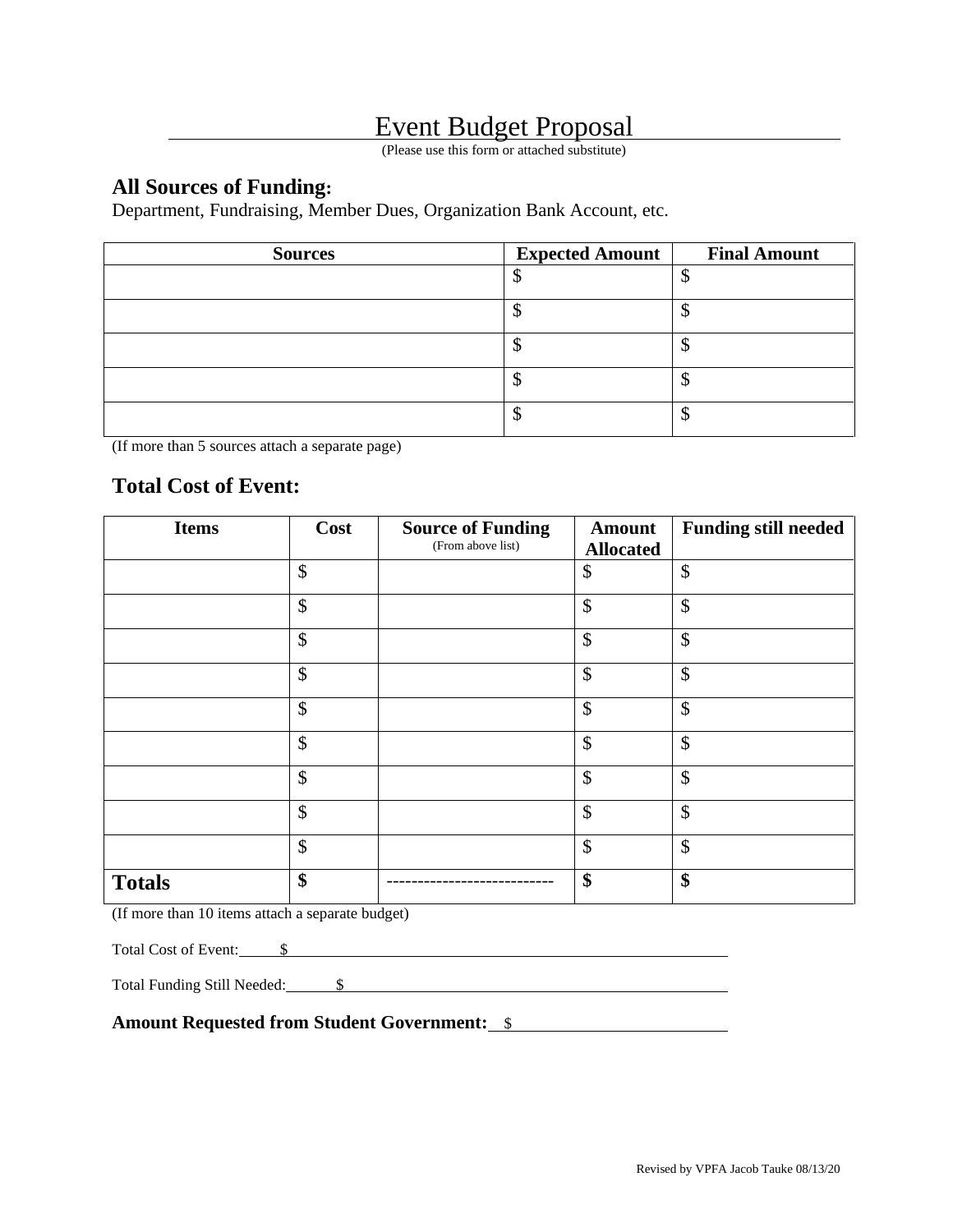## Media Request Form and Release of Liability

| Organization:  |  |
|----------------|--|
| Event:         |  |
| Date of Event: |  |

### **Media Requirements:**

Funding <\$1,000- At least 3 Photos of the event should be submitted to UMSG. Funding >\$1,000- At least 5 photos of the event should be submitted to UMSG. Must include a photo including the UMSG Banner if present at event.

As a member or volunteer of the above listed student organization at the University of Maine, or as an event attendee, I understand acknowledge and agree that:

- 1. I grant to the University of Maine Student Government Inc. (UMSG Inc.) the right to edit, use, and reuse all submitted media for non-commercial purposes including use in print, on the internet, and all other forms of media- including but not limited to UMSG Inc. social media.
- 2. All people included in the following submitted media are to the best of my knowledge, members or invitees of the aforementioned organization, or persons for which the Club has obtained written permission to use their media. I am not aware of any restriction that would prevent the publication of the submitted media, and agree to indemnify UMSG, Inc. for any willful or grossly negligent violation of this provision.
- 3. I further agree to release and hold harmless of liability, UMSG, Inc., its officers, directors, employees, and volunteers from any claim I or any personal representative many have for reasonable use of my likeness in the submitted images or other media, including intellectual property claims, so long as the images are used in furtherance of UMSG, Inc.'s tax-exempt purposes.

### **All media should be submitted to Director of Communication of Student Government Inc. no later than 10 days after an event.**

| Assented and agreed to:                                |
|--------------------------------------------------------|
| Signature of Student (if older than 18):               |
| Signature of Parent/Guardian (if Student is under 18): |
| Date:                                                  |